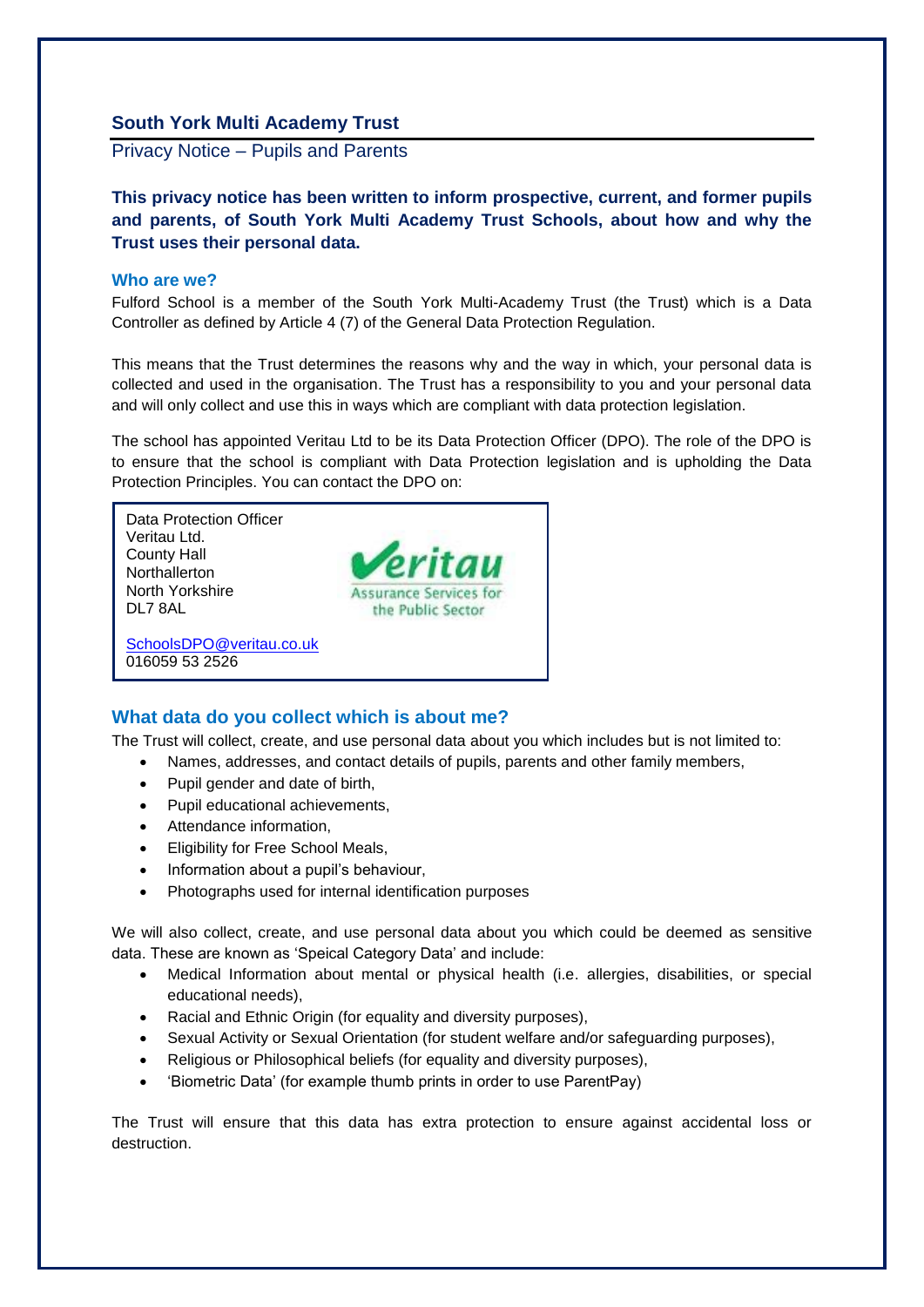# **Why do you need my Personal Data?**

The Trust requires your personal data in order to:

- to support pupil learning
- to monitor and report on pupil progress
- to provide appropriate pastoral care
- to assess the quality of our services

# **Who has access to my Personal Data in the Trust?**

Your name, contact details, and address will be held on the Trust's central databases that we can contact you and also easily identify you should you contact us.

Employees of the Trust may only access your personal data if they require it to perform a task. There are procedures and checks in place to ensure that employees do not use your data for their own personal benefit.

Only employees of the school which you or your child attends will have routine access to your information. On some occasions back office functions, such as administration, may be shared across the organisation in order to provide a more efficient service to you in which case other schools in the Trust may have limited access to your personal information.

Our appointed governors and trustees may also require your personal data for the governing of the school. Personal Data will only disclosed to these individuals if there is a legitimate governing purpose.

# **Who do you share my personal data with?**

#### *Third Party Processors*

In order to deliver the best possible service the Trust often uses third party organisations. These organisations will sometimes require access to your personal data in order to complete their work. If the Trust does use a third party organisation it will always have an agreement in place to ensure that the other organisation keeps your data secure and only uses it for the agreed purpose(s).

#### *Other Organisations*

Occasionally the Trust is required to pass your data to other organisations. This could be because of a legal requirement or because a court orders the Trust to do so.

For example the Trust may need to share information with the police to help prevent or detect a crime. The Trust may not have to tell you if we do share with other organisations.

We may also be required to routinely share pupil information with:

- The educational establishment that the pupil attend after leaving the Trust,
- Our Local Education Authority (City of York Council),
- National Health Service bodies
- The Department for Education (DfE)

For more information on information sharing with the DfE (including the National Pupil Database and Census) please go to: [https://www.gov.uk/government/publications/national-pupil-database-user](https://www.gov.uk/government/publications/national-pupil-database-user-guide-and-supporting-information)[guide-and-supporting-information](https://www.gov.uk/government/publications/national-pupil-database-user-guide-and-supporting-information)

We will not share any information about you outside the Trust unless we have your consent or we have an applicable legal power or authority to do so.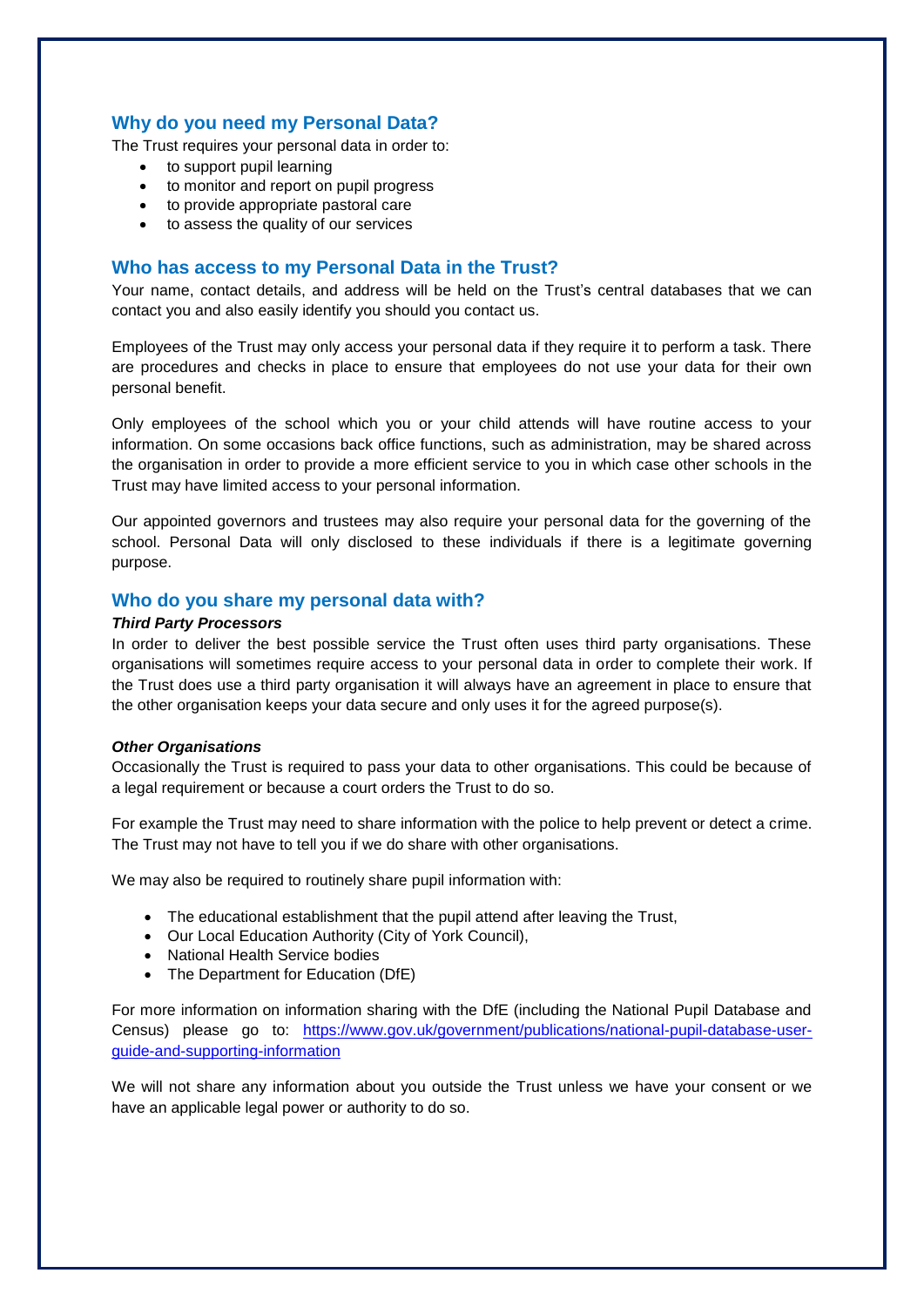#### *Youth Support Services*

Once our pupils reach the age of 13, we will also pass information to our Local Authority and / or provider of youth support services as stipulated under section 507B of the Education Act 1996. The information provided includes addresses, DOB of pupil/parents, gender, ethnicity, and any other information necessary for the provision of the service.

A parent or guardian can request that **only** their child's name, address and date of birth is passed to their local authority or provider of youth support services by informing us. This right is transferred to the child / pupil once they reach the age 16.

For more information regarding services for young people please visit our Local Authority 's website: [https://www.york.gov.uk/info/20008/children\\_and\\_families/508/youth\\_support/1](https://www.york.gov.uk/info/20008/children_and_families/508/youth_support/1)

#### *Internal Statutory Functions*

The Trust's internal auditors, data protection officer, health and safety officers, and external auditors may also have access to your personal data in order to complete their work.

# **How do you protect my personal data?**

The Trust is committed to keeping the personal data that it holds safe from loss, corruption or theft. It has a number of measures in place to do this including:

- Training for all employees and governors on how to handle personal data,
- Policies and procedures detailing what officers can and can not do with personal data.
- A number of IT security safeguards such as firewalls, encryption, and anti-virus software,
- On site security safeguards to protect physical files and electronic equipment.

# **How long do you keep my personal data for?**

The Trust will keep your data in line with its Information Management Policy. Most of the information we process about you will be retained as determined by statutory obligations. Any personal information which we are not required by law to retain will only be kept for as long as is necessary to fulfil our organisational needs.

# **Do you transfer my data outside of the UK?**

Generally the information that the Trust holds is all held within the UK. However, some information may be held on computer servers which are held outside of the UK. The Trust will take all reasonable steps to ensure your data is not processed in a country that is not seen as 'safe' by the UK government. If the Trust does need to send your data out of the European Economic Area it will ensure it has extra protection from loss or unauthorised access.

If you or your child moves to a school outside of the European Economic Area then the Trust will seek your explicit consent prior to transferring your personal information to that that school.

# **What are my Data Protection rights?**

Data Protection legislation gives you, the data subject, a number of rights in regards to your personal information:

| <b>Right</b><br>of Access<br>to<br><b>Personal Information</b> | To request access to your personal data that we hold, and be provided<br>with a copy of it                       |
|----------------------------------------------------------------|------------------------------------------------------------------------------------------------------------------|
| <b>Right of Erasure</b>                                        | To request that your personal data is erased where there is no<br>compelling reason for its continued processing |
| <b>Right of Rectification</b>                                  | request that your personal data is amended if inaccurate or<br>To                                                |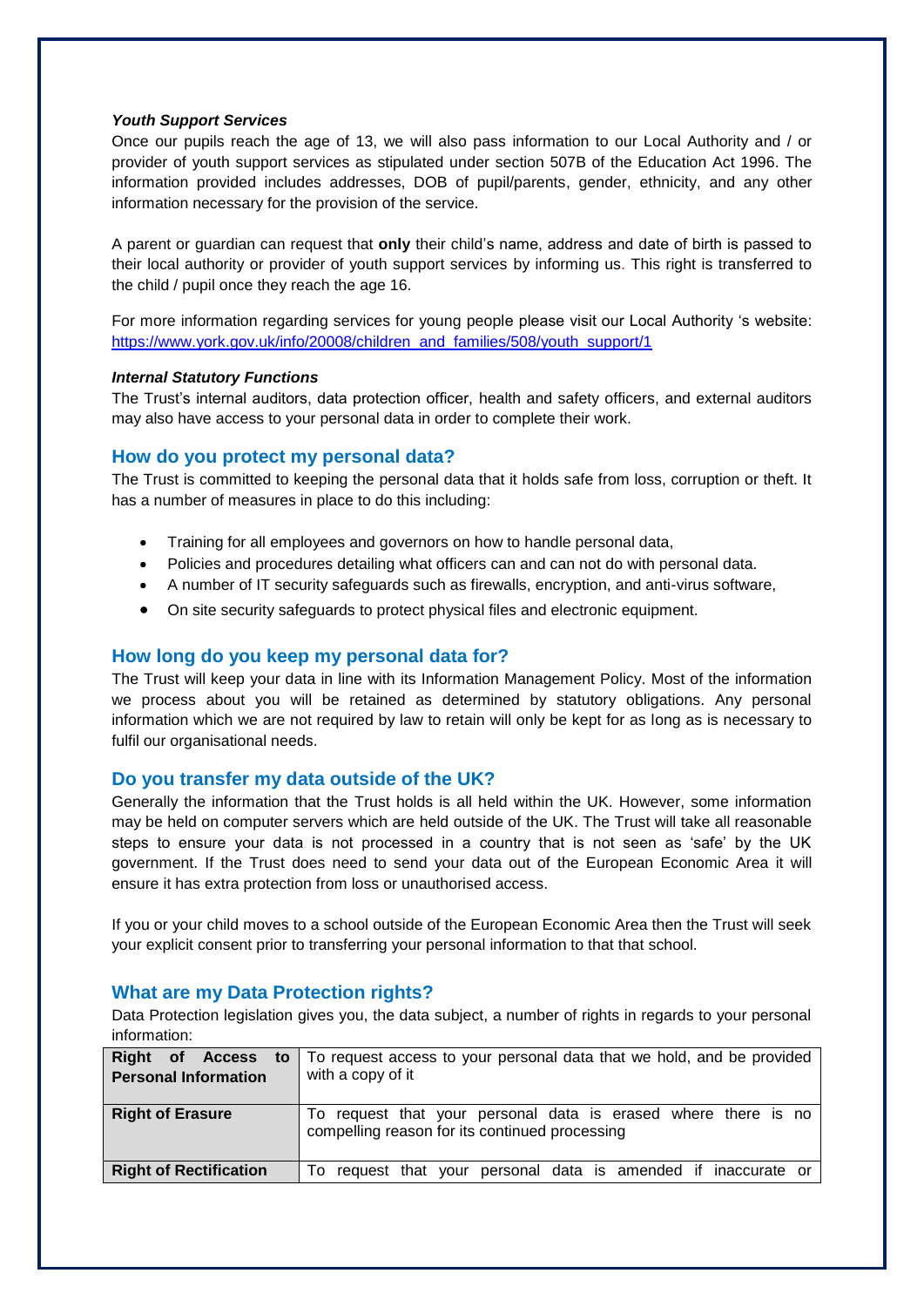|                             | incomplete                                                         |
|-----------------------------|--------------------------------------------------------------------|
| <b>Right of Restriction</b> | To request that the processing of your personal data is restricted |
| <b>Right of Objection</b>   | To object to your personal data being processed                    |

If you would like to exercise any of these rights you are encouraged to contact your school or the Data Protection Officer in writing.

# **What is your lawful basis for processing my personal data?**

Any personal data that we process about our pupils and parents is done so in accordance with Article 6 and Article 9 of the General Data Protection Regulation. This states that the school must have a lawful basis when processing 'Personal Data' and 'Special Category Data'.

Our lawful basis for processing your personal data, in line with Article 6(1)(c) and Article 9(2)(b) include, but may not necessarily be limited to:

- Education Act 1944,1996, 2002
- Education and Adoption Act 2016
- Education (Information About Individual Pupils)(England) Regulations 2013
- Education (Pupil Information) (England) Regulations 2005
- Education and Skills Act 2008
- Children Act 1989, 2004
- Children and Families Act 2014
- Equality Act 2010
- Education (Special Educational Needs) Regulations 2001

We also process information in accordance with Article 6(e) and Article 9(2)(g) as part of the official authority vested in us as Data Controller and for reasons of substantial public interest. Such processing, which is not mandatory but is considered to be in our pupils' interests, include:

- School trips
- Extra curricular activities

Whilst the majority of pupil information you provide to us is mandatory, some of it is provided to us on a voluntary basis. When we do process this additional information we will ensure that we ask for your consent to process this.

On some occasions, when an individual's life may be in danger, the Trust would rely on processing 'Personal Data' and 'Special Category Data' in accordance with Article 6(1)(d) and Article 9(2)(c) whereby processing is necessary to protect the vital interests of a data subject.